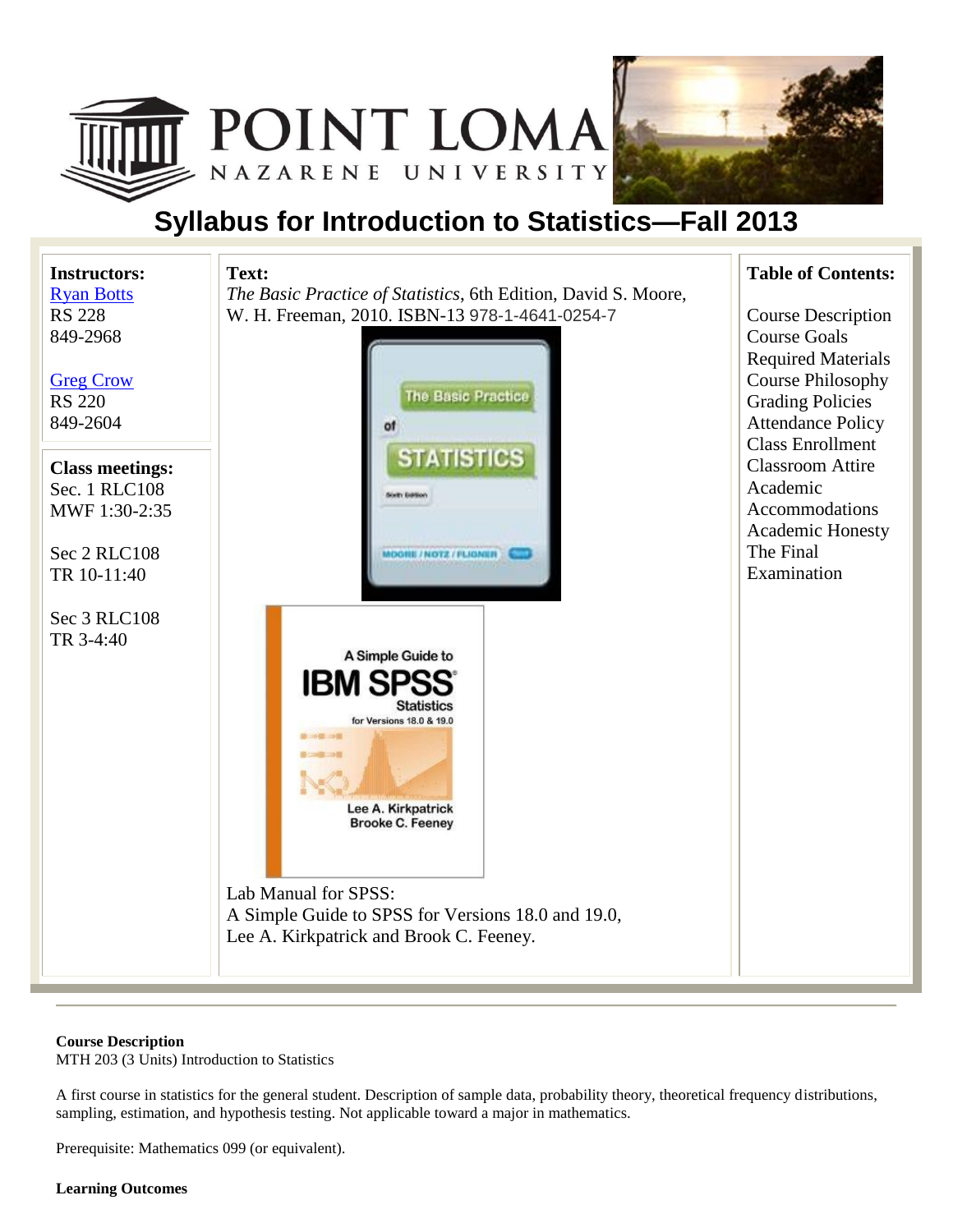- Students will be able to apply their technical knowledge to solve problems.
- Students will be able to compute measures of central tendency for data.
- Students will be able to compute measures of dispersion for data.
- Students will be able to use statistical methods to test hypotheses.

#### **Required Materials**

Calculator: A cheap calculator (with at least a square root key).

#### **Course Philosophy**

Mathematics is learned primarily by **doing** Mathematics–not simply listening to it; that is, the effective learning of mathematics is an active process, involving participation. Thus, the course aims to maximize student involvement, hence student achievement.

Individual concepts in mathematics are **learned** (mastered as opposed to memorized) by thinking and working through numerous examples and exercises which involve these concepts; by this process mathematical concepts become familiar, and less abstract.

The instructor is responsible for overall planning, for directing instructional activities, and for evaluation of student achievement.

You are ultimately responsible for your own achievement. For example, you are responsible for meeting all scheduled activities of the course, such as class meetings, problem assignments, exams, and the final examination; you are also responsible for regular work outside of class in preparation for class lectures and discussions.

There is an option that with the written consent of the instructor, a student may be graded using tests only. This option will remove reports and exercises from the above distribution and prorate the rest of the tests to 1000 points.

| <b>Grading Policies</b>             |               |  |  |  |  |
|-------------------------------------|---------------|--|--|--|--|
| <b>Grading Distribution</b>         | <b>Points</b> |  |  |  |  |
| Two Examinations at 200 points each | 400           |  |  |  |  |
| <b>Laboratory Test</b>              | 150           |  |  |  |  |
| Final Exam                          | 250           |  |  |  |  |
| Homework (text exercises)           | 150           |  |  |  |  |
| Laboratory (reports)                | 50            |  |  |  |  |
| Total                               | 1000          |  |  |  |  |

#### **Grading scale**

Grades are based on the number of points accumulated throughout the course. However a student who fails to pass at least one exam, other than the laboratory test, with a passing grade of at least 60% will receive an F in the course. Approximate minimal percentages required to obtain a given grade are:

| <b>Grading Scale in percentages</b> |            | В                                                                                  |                    |  |
|-------------------------------------|------------|------------------------------------------------------------------------------------|--------------------|--|
|                                     |            | $\vert$ (87.5, 90) $\vert$ (77.5, 80)                                              | (67.5, 70)         |  |
|                                     |            | $\vert$ [92.5, 100] $\vert$ [82.5, 87.5] $\vert$ [72.5, 77.5] $\vert$ [62.5, 67.5] |                    |  |
|                                     | [90, 92.5] | $\left\  \left[ 80, 82.5 \right) \right\  \left[ 70, 72.5 \right)$                 | $\vert$ [60, 62.5) |  |

#### **Grade components**.

The grade components are homework (text exercises), tests (class and laboratory), and the final examination.

Late work. A written assignment or computer assignment is late if it is not received at the beginning of class on the due date.  $\bullet$ Late work need not be accepted. Work accepted late may be assessed a penalty. Make-up tests will only be given by arrangement with the instructor for reasons of documented emergency.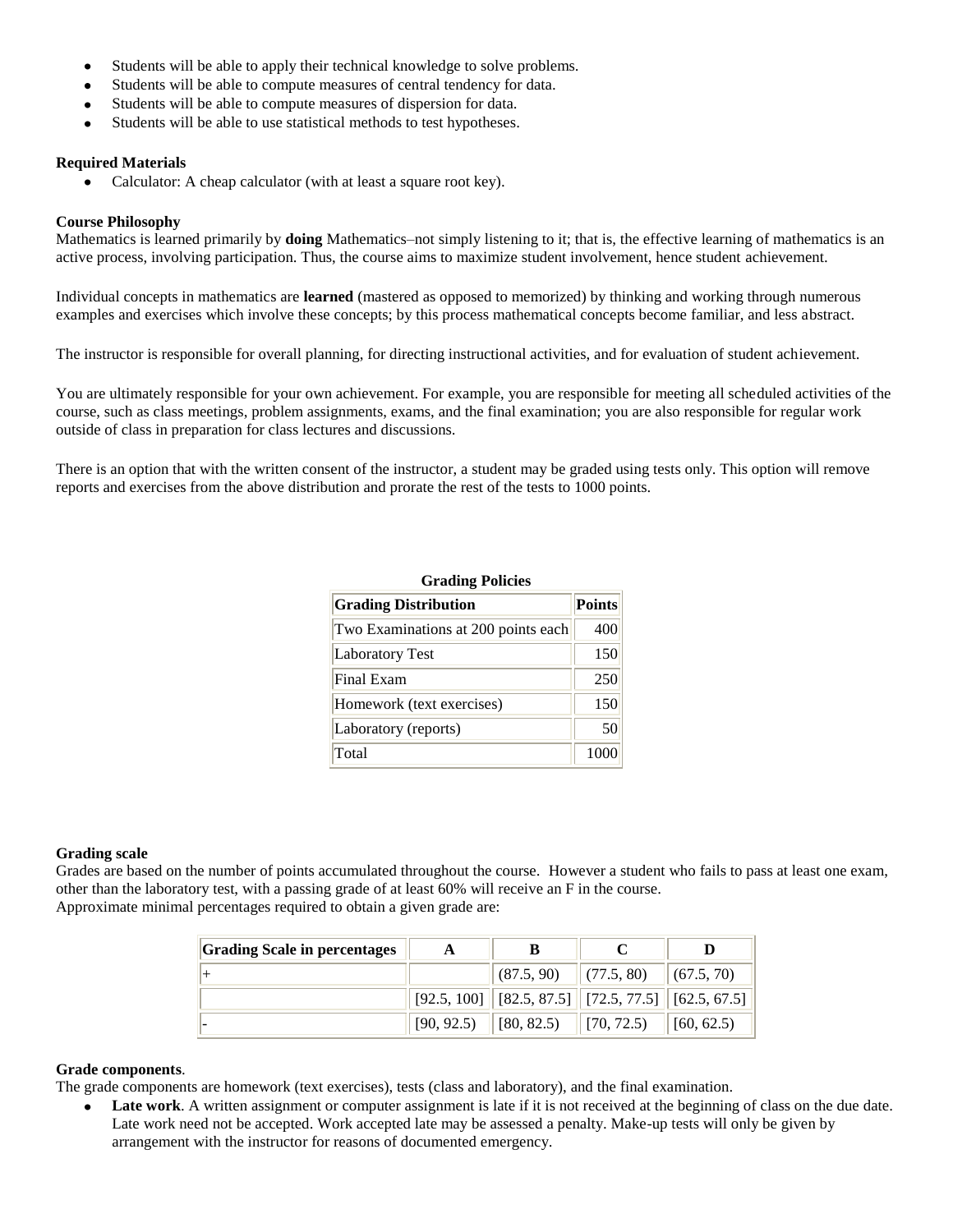- **Accuracy of solutions**. Written assignments and examination questions and problems must be formulated carefully in terms of words and symbols used in the course. Credit is determined by the degree to which answers and solutions respond to the specific question or problem stated. Maximize your credit by learning the language and symbols of the course.
- **Written Assignments**. Collected assignments must be prepared in a style suitable for grading. The following guidelines are used to determine credit:
	- o the organization must be easy to follow
	- o the work must be legible
	- o complete solutions must be written for problems (not just answers); answers must be clearly marked
	- o use complete sentences to answer questions
- **Electronic Assignments**. Assignments sent in as attachments must be prepared in a style suitable for grading. The following guidelines are used to determine credit:
	- o the organization must be easy to follow
	- o the formatting must enhance the organization
	- o complete solutions must be written for problems (not just answers); answers must be clearly indicated
	- o use complete sentences to answer questions
- **Examinations and the Final Examination**. Examinations and the Final Examination will include problems and questions over material assigned in the text, readings and handouts, as well as material presented in class.

No examination shall be missed without prior consent or a well documented emergency beyond your control. A score of zero will be assigned for an examination that is missed without prior consent or a well documented emergency beyond your control.

The examination schedule is included in the daily schedule. This instructor does not intend to accept excuses such as poor communication with parents, benefactors, surf team sponsors and/or travel agents.

#### **Attendance Policy**

After you miss the equivalent of 10% of the classes and labs, you will be warned of impending de-enrollment. If you miss the equivalent of 20% of the classes, you may be de-enrolled or given a course grade of "F" for the semester. Tardiness may result in being marked absent.

Attendance is expected at each class section. In the event of an absence you are responsible for the material covered in class and the assignments given that day. See the Point Loma Nazarene University Catalog for a statement of the university's policy with respect to attendance:

Regular and punctual attendance at all classes in which a student is registered is considered essential to optimum academic achievement. Therefore, regular attendance and participation in each course are minimal requirements to be met. There are no allowed or excused absences except when absences are necessitated by certain university-sponsored activities and are approved in writing by the Provost. Whenever the number of accumulated absences in a class, for any cause, exceeds ten percent of the total number of class meetings, the faculty member has the option of filing a written report to the Vice Provost for Academic Administration which may result in de-enrollment, pending any resolution of the excessive absences between the faculty member and the student. … If the date of de-enrollment is past the last date to withdraw from a class, the student will be assigned a grade of W or WF (no grade). There are no refunds for courses where a de-enrollment was processed. (See the Catalog for full text)

#### **Class Enrollment**

It is the student's responsibility to maintain his/her class schedule. Should the need arise to drop this course (personal emergencies, poor performance, etc.), the student has the responsibility to follow through (provided the drop date meets the stated calendar deadline established by the university), not the instructor. Simply ceasing to attend this course or failing to follow through to arrange for a change of registration (drop/add) may easily result in a grade of F on the official transcript.

### **Classroom Attire**

All students are expected to dress in ways that make the classroom a place where all students are comfortable and can work efficiently. Distracting attire is not permitted in the classroom. For example, attire associated with the "rush" activities of fraternities and sororities simply causes too many distractions in the classroom. If you choose to "rush" one of the fraternities or sororities, please make sure the "rush" officials know that "rush" attire will not be allowed in this classroom.

#### **Academic Accommodations**

While all students are expected to meet the minimum standards for completion of this course as established by the instructor, students with disabilities may require academic accommodations. At Point Loma Nazarene University, students requesting academic accommodations must file documentation during the first two weeks of the semester with the Disability Resource Center (DRC), located in the Bond Academic Center. Once the student files the documentation, the Disability Resource Center will contact the student's instructors and provide written recommendations for reasonable and appropriate accommodations to meet the individual needs of the student. This policy assists the University in its commitment to full compliance with Section 504 of the Rehabilitation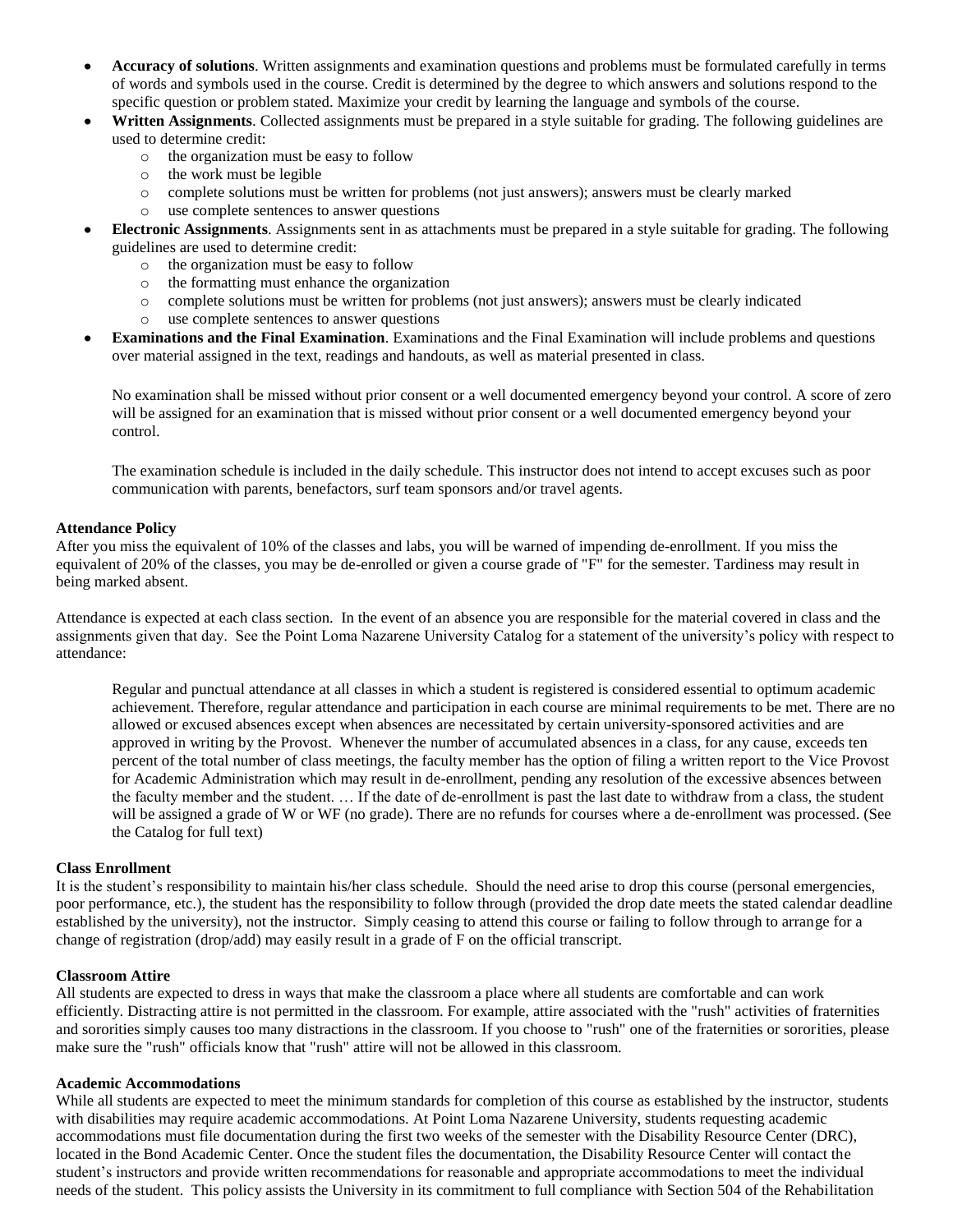Act of 1973, and the Americans with Disabilities Act of 1990 (ADA), and ADA amendments Act of 2008, all of which prohibit discrimination against students with disabilities and guarantees all qualified students equal access to and benefits of PLNU programs and activities.

Students with learning disabilities who may need accommodations should discuss options with the instructor during the first two weeks of class.

#### **Academic Honesty**

The Point Loma Nazarene University community holds the highest standards of honesty and integrity in all aspects of university life. Academic honesty and integrity are strong values among faculty and students alike. Any violation of the university's commitment is a serious affront to the very nature of Point Loma's mission and purpose.

Academic dishonesty is the act of presenting information, ideas, and/or concepts as one's own when in reality they are the results of another person's creativity and effort. Such acts include plagiarism, copying of class assignments, and copying or other fraudulent behavior on examinations. For more details on PLNU's policy go to: <http://www.pointloma.edu/experience/academics/catalogs/undergraduate-catalog/point-loma-education/academic-policies>

A student who is caught cheating on any item of work will receive a zero on that item and may receive an "F" for the semester. See the PLNU Catalog for a further explanation of the PLNU procedures for academic dishonesty.

#### **Final Exam: Date and Time**

The final exam date and time is set by the university at the beginning of the semester and may not be changed by the instructor. Only in the case that a student is required to take three exams during the same day of finals week is an instructor authorized to change the exam date and time for that particular student.

#### **The Final Exam is a Comprehensive Examination.**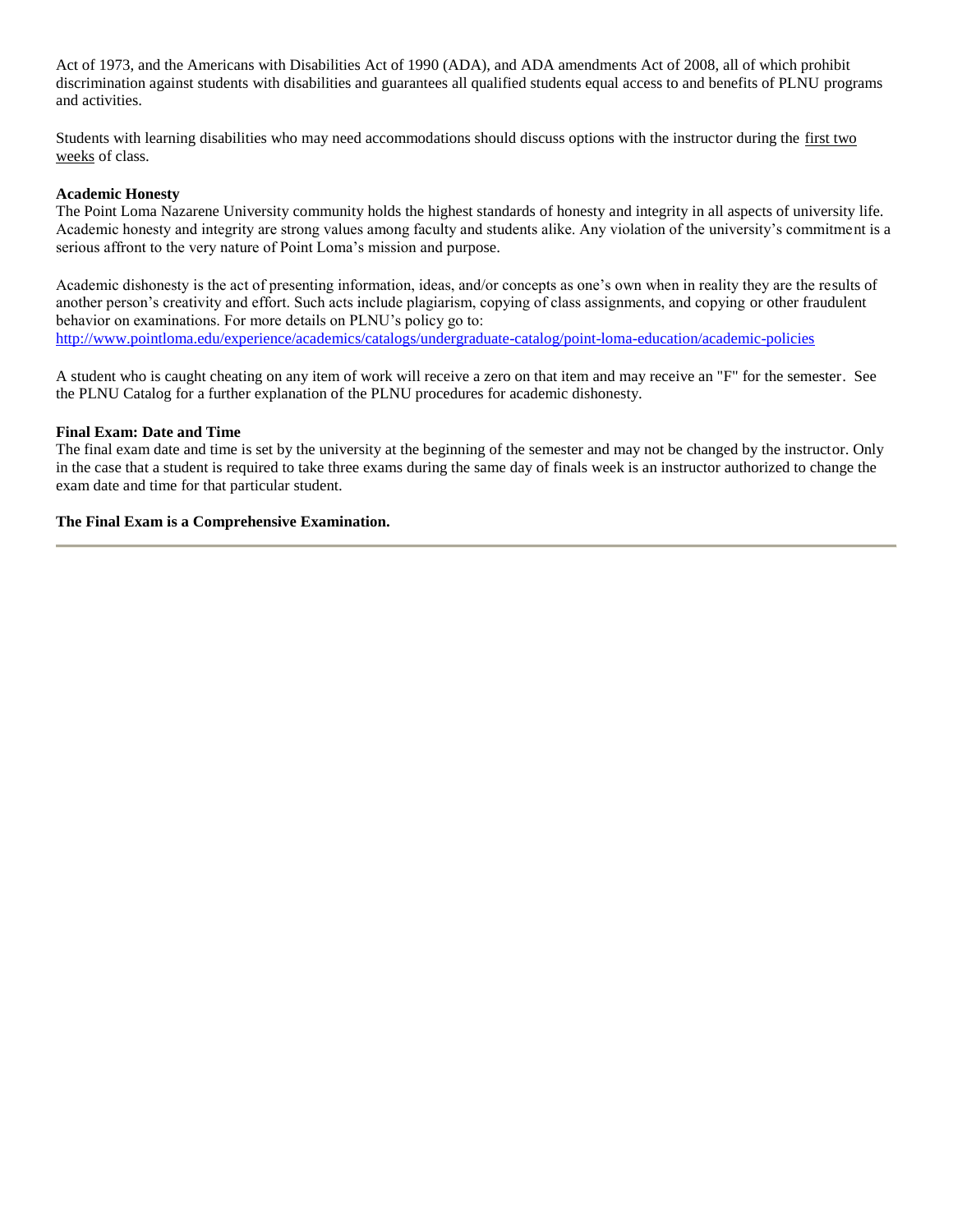|                 | <b>Fall 2013</b> |                                                                                             |              | <b>MTH203</b>                                                                               |    | Sec 1 MWF 1:30-2:35                                                                            |                |  |
|-----------------|------------------|---------------------------------------------------------------------------------------------|--------------|---------------------------------------------------------------------------------------------|----|------------------------------------------------------------------------------------------------|----------------|--|
|                 | M <sub>S</sub>   | M                                                                                           | т            | W                                                                                           | Т  | $\mathbf{F}$                                                                                   | S              |  |
| September       |                  | <b>Labor Day</b>                                                                            | 3            | $\overline{4}$<br>Introduction<br>Chapter 1<br>Picturing Distributions as Graphs            | 5  | 6<br>Chapter 2<br>Describing Distributions w. Numbers<br>Chapter 3<br>The Normal Distributions |                |  |
|                 | 8                | 9<br>Chapter 3<br>The Normal Distributions                                                  | 10           | 11<br><b>Gold Team</b><br>Lab <sub>1</sub>                                                  | 12 | 13 Last Day to Add<br><b>Green Team</b><br>Lab <sub>2</sub>                                    | 14             |  |
|                 | 15               | 16<br>Chapter 4<br>Scatterplots and Correlation                                             | 17           | 18<br>Chapter 5<br>Regression Cautions About Correlation<br>and Regression                  | 19 | 20<br>Chapter 8<br>Producing Data: Sampling                                                    | 21             |  |
|                 | 22               | 23<br>Chapter 9<br>Producing Data: Experiment                                               | 24           | 25<br><b>Gold Team</b><br>Lab <sub>2</sub>                                                  | 26 | $27\,$<br><b>Green Team</b><br>Lab <sub>3</sub>                                                | 28             |  |
|                 | 29               | 30<br>Chapter 10 (Skip pages 266-277)<br><b>Introducing Probability</b><br><b>Spiritual</b> | $\mathbf{1}$ | $\overline{c}$<br>Chapter 11<br><b>Sampling Distributions</b><br><b>Renewal</b>             | 3  | $\overline{4}$<br>Chapter 11<br><b>Sampling Distributions</b><br>Week                          | 5              |  |
| <b>October</b>  | 6                | 7<br>Chapter 14<br>Confidence Intervals: The Basics                                         | 8            | 9<br><b>Gold Team</b><br>Lab $3$                                                            | 10 | 11<br><b>Green Team</b><br>Lab 4                                                               | 12             |  |
|                 | 13               | 14<br>Chapter 15<br>Tests of Significance<br>Review & Catch-up                              | 15           | 16<br>Exam 1                                                                                | 17 | 18<br>Chapter 15<br>Tests of Significance: The Basics                                          | 19             |  |
|                 | 20               | 21<br><b>Gold Team</b><br>Lab 4                                                             | 22           | 23<br><b>Green Team</b><br>Lab 1                                                            | 24 | 25<br><b>Fall Break</b>                                                                        | 26             |  |
|                 | 27               | 28<br>Chapter 17<br>Inference about a Population Mean                                       | 29           | 30<br>Chapter 17<br>Inference about a Population Mean                                       | 31 | Chapter 18<br>Two Sample Problems                                                              | $\overline{2}$ |  |
| November        | 3                | $\overline{4}$<br>Chapter 18<br>Two Sample Problems                                         | 5            | $6\overline{6}$<br><b>Gold Team</b><br>Lab <sub>5</sub>                                     | 7  | 8 Last Day to Drop<br><b>Green Team</b><br>Lab 5                                               | 9              |  |
|                 | 10               | 11<br>Chapter 24<br>One-Way Analysis of Variance:<br><b>Comparing Several Means</b>         | 12           | $\overline{13}$<br>Chapter 24<br>One-Way Analysis of Variance:<br>Comparing Several Means 1 | 14 | 15<br>Chapter 19<br>Inference about a Population Proportion                                    | 16             |  |
|                 | 17               | 18<br>Chapter 19<br>Inference about a Population<br>Proportion<br>Review & Catch-up         | 19           | 20<br><b>Gold Team</b><br>Lab $6$                                                           | 21 | 22<br><b>Green Team</b><br>Lab 6                                                               | 23<br>HC       |  |
|                 | 24               | 25<br>Exam 2                                                                                | 26           | 27<br><b>Thanksgiving Recess</b>                                                            | 28 | 29<br><b>Thanksgiving Recess</b>                                                               | 30             |  |
| <b>December</b> | $\mathbf{1}$     | 2<br>Chapter 20<br>Comparing Two Proportions                                                | 3            | $\overline{4}$<br><b>Gold Team</b><br><b>Lab Final</b>                                      | 5  | 6<br><b>Green Team</b><br><b>Lab Final</b>                                                     | $\overline{7}$ |  |
|                 | 8                | 9<br>Chapter 20<br><b>Comparing Two Proportions</b>                                         | 10           | 11<br>Chapter 22<br><b>Two Categorical Variables</b><br>Chi-Square Test                     | 12 | 13<br>Chapter 22<br>Two Categorical Variables<br>Chi-Square Test                               | 14             |  |
|                 | 15               | 16                                                                                          | 17           | 18                                                                                          | 19 | <b>20</b><br><b>Sec 1 Final Exam</b><br>$1:30-4:00$                                            | 21             |  |